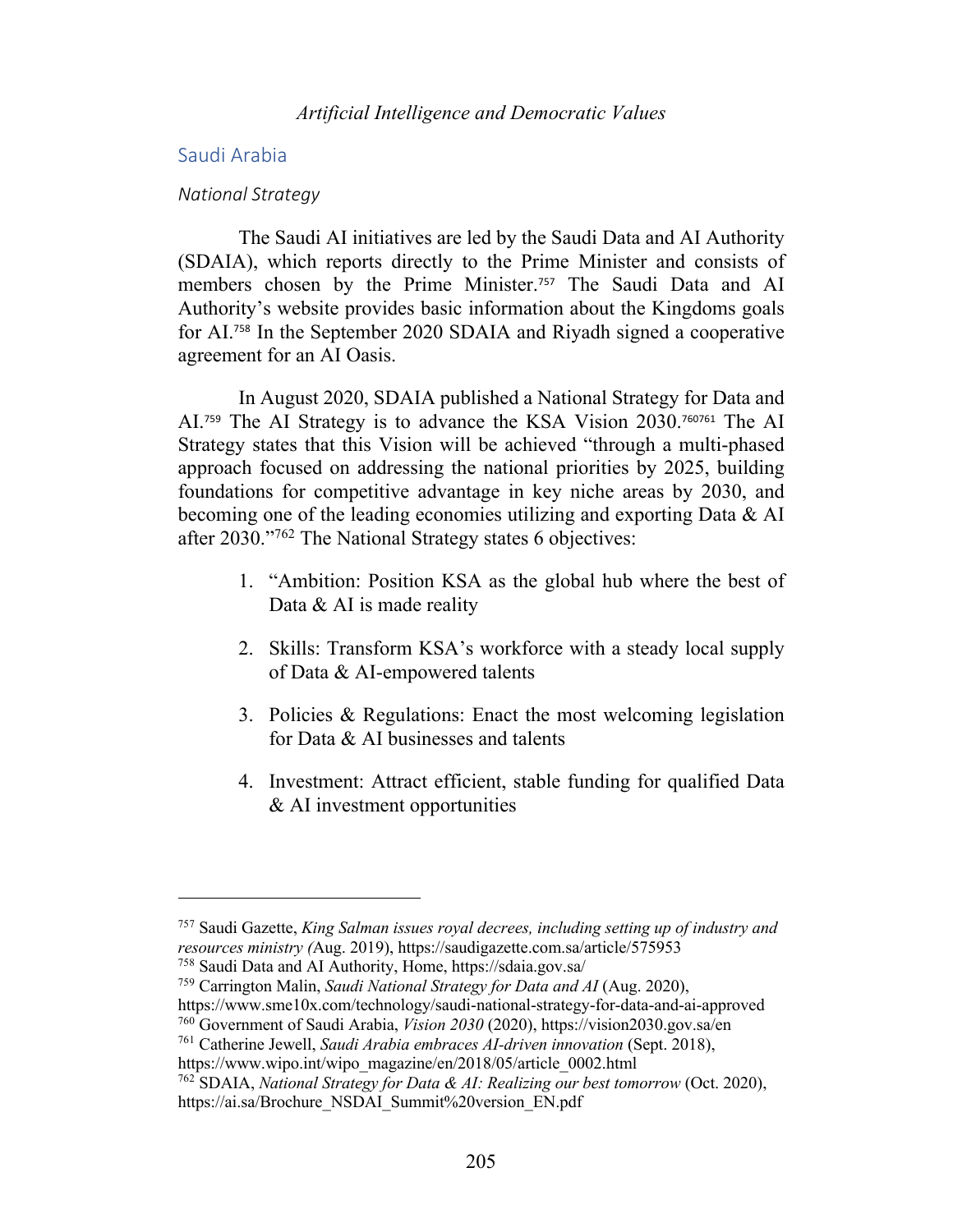- 5. Research & Innovation: Empower top Data & AI institutions to spearhead innovation and impact creation
- 6. Ecosystem: Stimulate Data & AI adoption with the most collaborative, and forward-thinking ecosystem"

Most of the goals focus on fostering an enabling business and regulatory environment. This includes education schemes that promote the development of a workforce that fits the industry's new needs. The government is undertaking major educational reform to foster the development of digital skills for jobs in emerging technology including AI.763

The National Strategy states, "As part of providing an attractive regulatory framework for Data & AI investments and businesses, we aim at having a strong framework to promote and support ethical development of Data & AI research and solutions. This framework will provide guidelines for the development of our data protection and privacy standards."<sup>764</sup> On policies and regulations, "NDMO is developing a number of regulatory frameworks including topics such as data privacy and freedom of information. In particular, Open Data has been identified as a priority topic, and the government has already made investments in open data platforms."

Late in October 2020, the SDAIA published National Data Governance Interim Regulations to govern the collection and use of personal data and the management of data by government entities.<sup>765</sup> These regulations appear to be broadly influenced by the GDPR and include extensive rights for data subjects and obligation for data controllers. For example, individuals will have the "right to be informed of the legal basis and purpose for the collection and processing of their personal data. Personal data cannot be collected or processed without the Data Subject's express consent." Data subjects will also have the "right to access personal

<sup>763</sup> Catherine Early, *Saudi Arabia signs off on Artificial Intelligence policy* (Aug. 2020), https://www.globalgovernmentforum.com/saudi-arabia-signs-off-on-artificialintelligence-policy/

<sup>764</sup> SDAIA, *National Strategy for Data & AI: Realizing our best tomorrow* (Oct. 2020), https://ai.sa/Brochure\_NSDAI\_Summit%20version\_EN.pdf

<sup>765</sup> Albright Stonebridge Group, *ASG Analysis: Saudi Arabia Publishes National Data Governance Interim Regulations* (Oct. 21, 2020),

https://www.albrightstonebridge.com/news/asg-analysis-saudi-arabia-publishes-nationaldata-governance-interim-regulations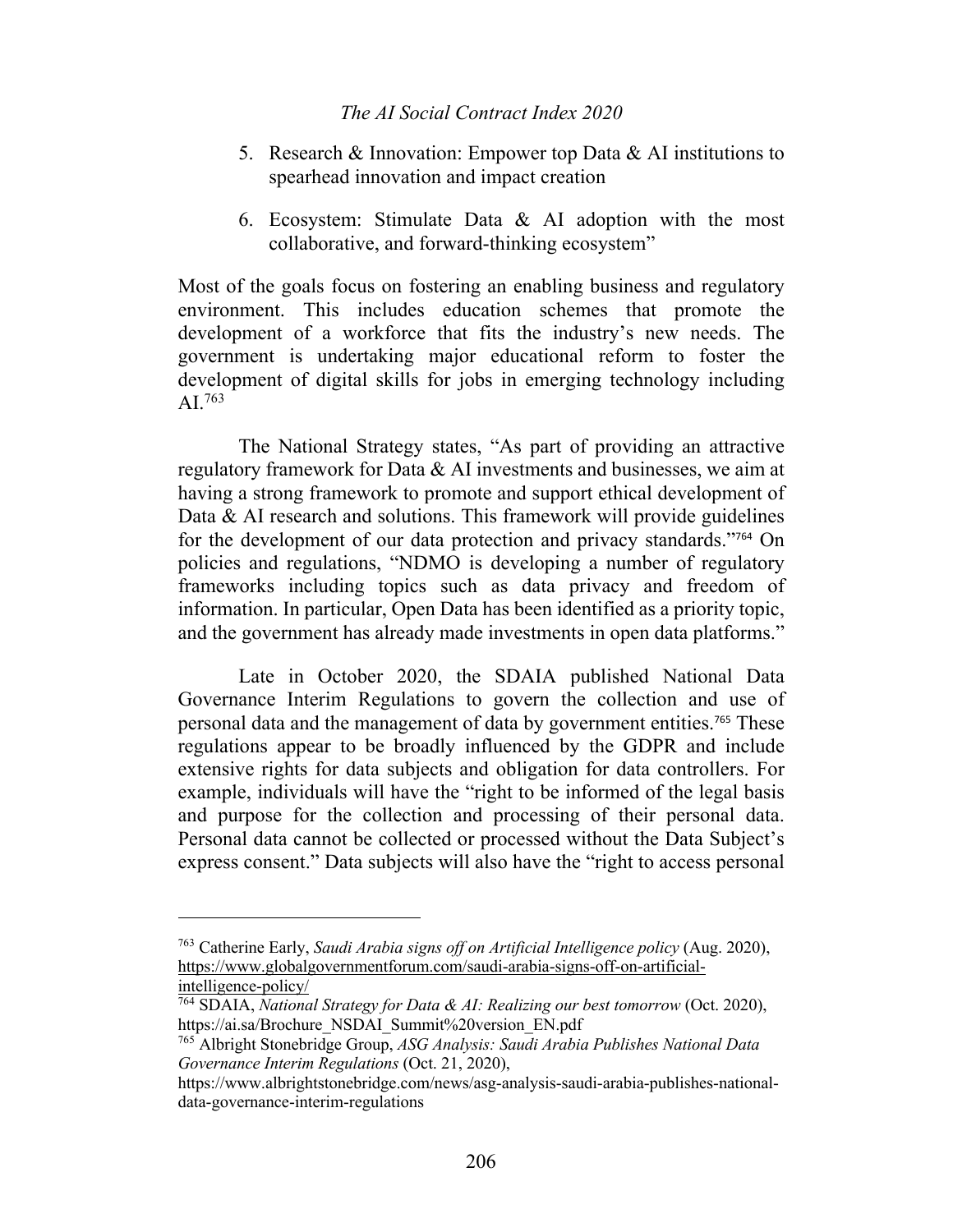data in possession of the Data Controller, including the right to correct, delete, or update personal data, destroy unnecessary data, and obtain a copy of the data in a clear format."

The SDAIA was established in 2019 with the aim of fostering "the digital ecosystem while also supporting the suite of values-based G20 AI Principles."<sup>766</sup> "Data is the single most important driver of our growth and reform and we have a clear roadmap for transforming Saudi Arabia into a leading AI and data-driven economy," said Dr Abdullah bin Sharaf Al Ghamdi, president of SDAIA. <sup>767</sup> SDAIA oversees three organizations: the National Data Management Office (NDMO), the National Information Center (NIC) and the National Center for AI (NCAI). The NDMO is responsible for the regulation of data which includes standardization and regulation of artificial intelligence as well as ensuring compliance. The NIC oversees the operation of government data infrastructure and government analytics. The implementation of the national AI strategy is the main responsibility of the NCAI. This includes facilitating capacity-building, AI innovation and raising awareness of AI as well as expanding education on AI.<sup>768769</sup>

Saudi Arabia's Deputy Minister Dr. Ahmed AL Theneyan emphasized the importance of regulation in interviews about the Kingdom's AI Strategy. This includes education plans that promote the development of a workforce that fits the industry's new needs. The government is undertaking major educational reform to foster the development of digital skills for jobs in emerging technology including AI.<sup>770</sup> "The country is establishing a national data bank to consolidate more than 80 government datasets, the equivalent to 30 per cent of the government's digital assets. It

<sup>766</sup> OECD G20 Digital Economy Task Force, *Examples of AI National Policies* 35, 41, 42 (2020), https://www.mcit.gov.sa/sites/default/files/examples-of-ai-national-policies.pdf <sup>767</sup> Gulf News, *Saudi Arabia approves policy on Artificial Intelligence, expects SR500b windfall by 2030*, (Aug. 10, 2020), https://gulfnews.com/business/saudi-arabia-approvespolicy-on-artificial-intelligence-expects-sr500b-windfall-by-2030-1.1597032000775 <sup>768</sup> Future of Life, *AI-Policy Saudi Arabia,* https://futureoflife.org/ai-policy-saudi-arabia/ <sup>769</sup> OECD G20 Digital Economy Task Force, *Examples of AI National Policies* 35, 41, 42 (2020), https://www.mcit.gov.sa/sites/default/files/examples-of-ai-national-policies.pdf <sup>770</sup> Early, Catherine, Saudi Arabia signs off on Artificial Intelligence policy (Aug. 2020), https://www.globalgovernmentforum.com/saudi-arabia-signs-off-on-artificialintelligence-policy/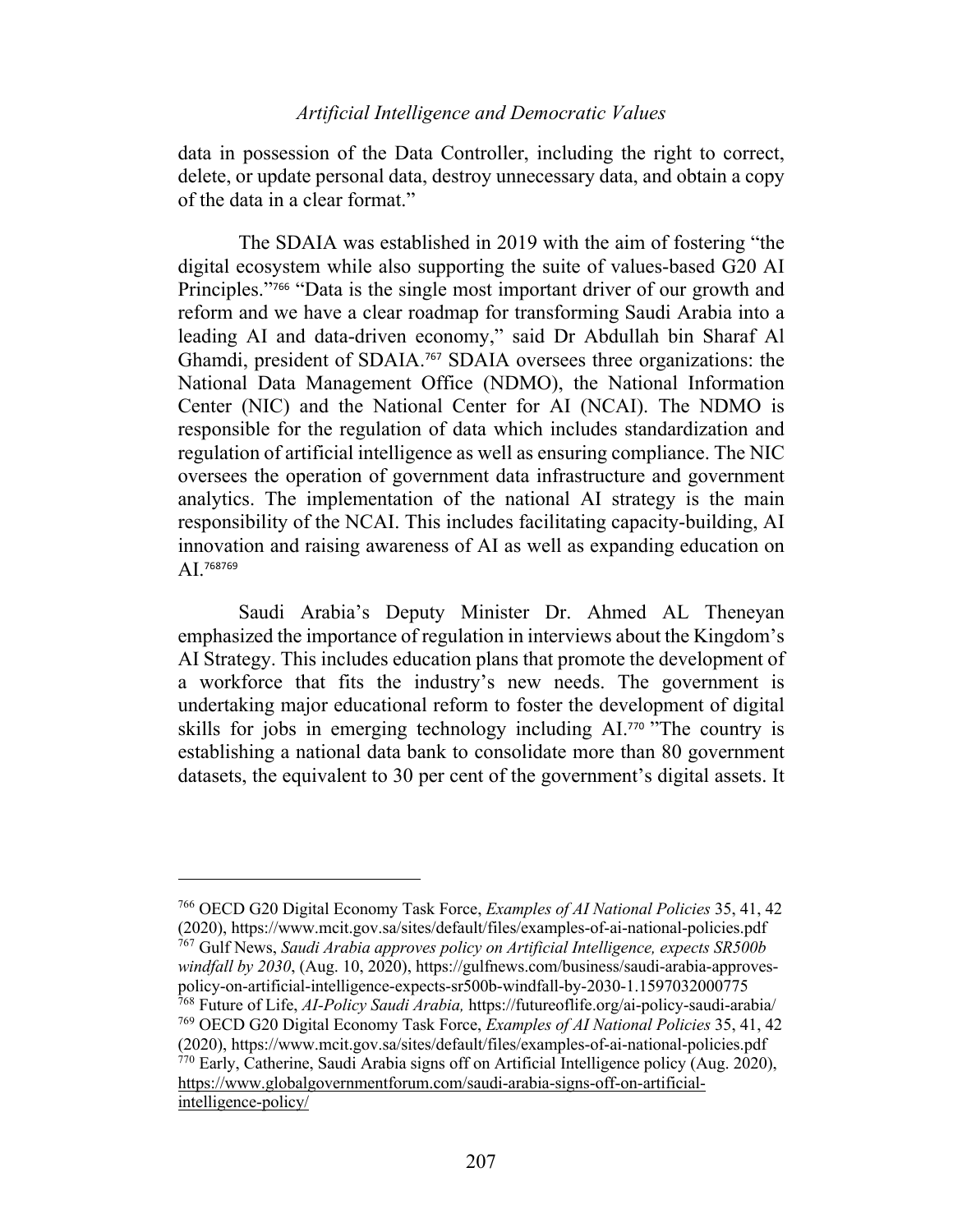is also planning to build one of the largest clouds in the region by merging 83 data centres owned by more than 40 government bodies."<sup>771</sup>

During the fight against COVID-19 the SDAIA launched two apps: the Tawakkalna app to manage movement permits for government and private sector employees and Tabaud to notify citizens when they have come in contact with someone who was infected with the virus.772773 *MIT Technology Review* reported that Tabaud is transparent, voluntary, and minimizes data collection.774

In 2017 Saudi Arabia granted the robot, Sophia, citizenship. This is a first worldwide and was met with mixed reactions.775 CNBC said, "Sophia been touted as the future of AI, but it may be more of a social experiment masquerading as a PR stunt."776 Bloomberg noted that "Migrant laborers can't become citizens; android Sophia can." <sup>777</sup>

## *Global AI Summit*

The Global AI Summit, held in October 2020, is described as the "world's premier platform for dialogue that brings together stakeholders from public sector, academia and private sector, including technology companies, investors, entrepreneurs and startups to shape the future of Artificial Intelligence (AI)."<sup>778</sup> Speakers from across sectors explored the theme "AI for the Good of Humanity." Notably, several of the sessions focused on ethics and making use of AI for social causes with titles like:

<sup>771</sup> Vishal Chawla, How Saudi Arabia Is Looking To Develop & Integrate Artificial Intelligence In Its Economy, Analytics India Magazine (Aug. 23, 2020),

https://analyticsindiamag.com/how-saudi-arabia-is-looking-to-develop-integrateartificial-intelligence-in-its-economy/

<sup>772</sup> SDAIA, *Tawakkalna,* https://ta.sdaia.gov.sa/En/

<sup>773</sup> SDAIA, *Tabaud,* https://tabaud.sdaia.gov.sa/indexEn

<sup>774</sup> MIT Technology Review, *COVID Tracing Tracker* (May 7, 2020),

https://www.technologyreview.com/2020/05/07/1000961/launching-mittr-covid-tracingtracker/,

<sup>775</sup> Future of Life, *AI Policy-Saudi Arabia*, https://futureoflife.org/ai-policy-saudi-arabia/

<sup>776</sup> Jaden Urbi and Sigalos MacKenzie, *The Complicated Truth about Sophia the Robotan almost human robot or a PR stunt*, CNBC (June 2018),

https://www.cnbc.com/2018/06/05/hanson-robotics-sophia-the-robot-pr-stunt-artificialintelligence.html

<sup>777</sup> Tracy Alloway, *Saudi Arabia Gives Citizenship to a Robot,* Bloomberg (Oct. 2017), https://www.bloomberg.com/news/articles/2017-10-26/saudi-arabia-gives-citizenship-toa-robot-claims-global-first

<sup>778</sup> Global AI Summit, *About Us*, https://www.theglobalaisummit.com/#about-us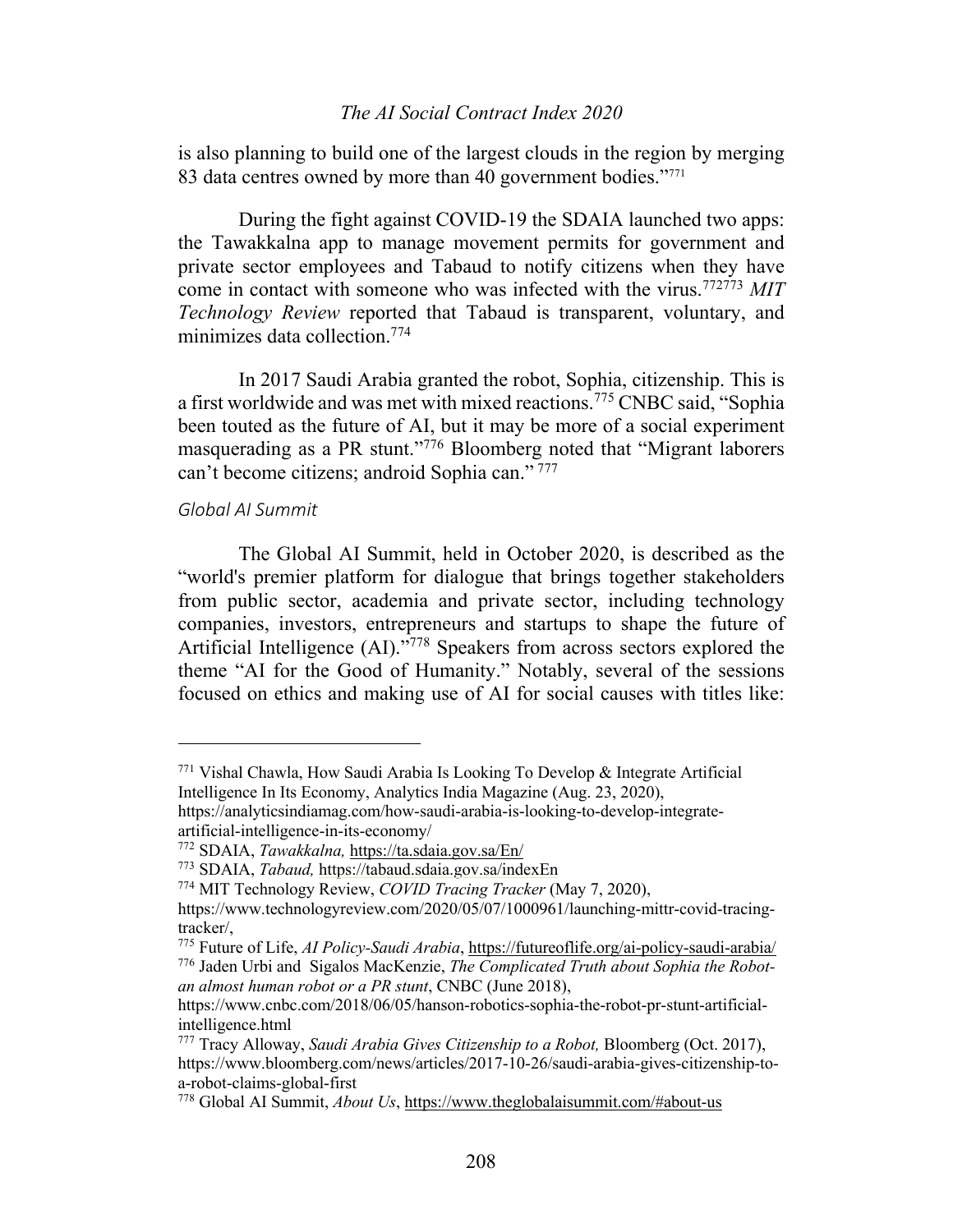"AI for the good of humanity", "AI for good, AI for all: Collective thinking on how access to AI can be democratized to shape and deliver positive societal impact" and "Misuse vs. Missed Use: The Ethics Question: Ethics and ethical frameworks as a tool in unleashing AI innovation". <sup>779</sup> In opening remarks, the President of the SDAIA stated "during the two days we will also be announcing several major partnerships and initiatives with our international partners to accelerate AI for sustainable development in low and middle income countries and to enable the sharing of AI best practices globally to ensure a more inclusive future powered by AI where no one is left behind." He emphasized the importance of working together internationally to ensure the sustainable development of AI.<sup>780</sup>

During the Global AI Summit, several international organizations announced new initiatives. The World Bank Group and SDAIA set out a new partnership to "help finance, stimulate, and accelerate the development and adoption of artificial intelligence technologies to serve people and development initially in Africa and globally at a later stage" and "to strengthen Saudi Arabia's role as a key contributor in supporting developing countries."<sup>781</sup> The International Telecommunications Union signed a Memorandum of Understanding with the Kingdom to "support global cooperation in the field of artificial intelligence." The ITU will also "see the development of an internationally-recognized system for countries to mobilize resources, providing assistance for official agencies that want to adopt AI technologies, and accreditation to meet economic requirements." Dr. Abdullah bin Sharaf Alghamdi, President of the SDAIA, stated: "The International Telecommunication Union will share the best practices in the field of artificial intelligence with the Kingdom. This will help in shedding light on how to sponsor and support emerging companies and new incubators in the national space, especially as there is no official framework that currently exists to support the AI readiness of countries and international cooperation."<sup>782</sup>

<sup>779</sup> Global AI Summit, *Program,* https://www.theglobalaisummit.com/#program

<sup>780</sup> Global AI Summit, *AI for the Good of Humanity* (Oct. 21, 2020) (livestream), https://www.youtube.com/watch?v=uOGYQlhmb\_8

<sup>781</sup> Global AI Summit, Press Releases, *Keen to harness benefits of artificial intelligence for all Saudi Arabia establishes new partnership with World Bank Group* (Oct. 2020), https://theglobalaisummit.com/news4.html

<sup>782</sup> Global AI Summit, Press Releases, *SDAIA and International Telecommunication Union sign MoU to Develop International Artificial Intelligence Framework* (Oct. 2020), https://theglobalaisummit.com/news10.html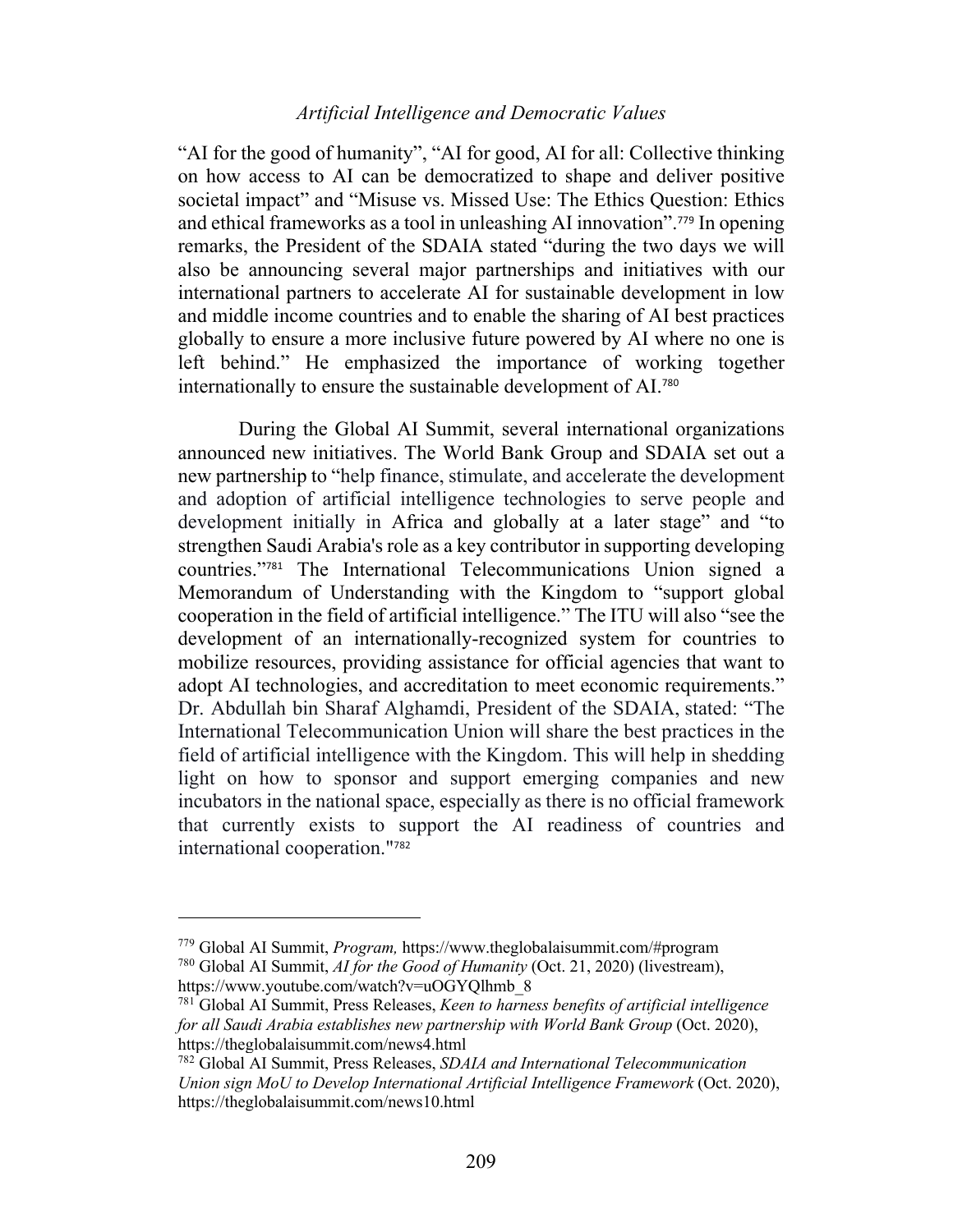#### *Neom*

The Kingdom has also initiated a smart city project called Neom. Neom "is an international project that will be led, populated and funded by people from all over the world." According to the FAQ, Neom will be a "semi-autonomous region with its own government and laws" in northwest Saudi Arabia on the Red Sea and home to one Million people by 2030.<sup>783</sup> Neom is envisioned to become a city that "will introduce a new model for urbanization and sustainability," built on five principles: sustainability, community, technology, nature, livability.<sup>784</sup>

#### *Public Participation*

The Saudi AI initiatives are led by the Saudi Data and AI Authority, which reports directly to the Prime Minister and consists of members chosen by the Prime Minister.<sup>785</sup> As far as can be gathered from the website, the Vision 2030 Strategy was developed by the Council of Ministers and the Council of Economic Affairs.<sup>786</sup>

The Vision 2030 website states their objectives and lists the respective programs in place to achieve them.<sup>787</sup> Further it describes the indicators and targets for every so-called "Theme" as well as information on the respective initiatives. There is also a section on "Vision Progress" that lists what has been done within the scope of these programs, however this only covers the year 2017 and 2018 and only provides a title and short explanation with no link for more specific information.<sup>788</sup> The Vision 2030, however, encompasses many different objectives, AI being only one of many. This makes it a good resource for development policy but not specifically for finding information on AI policy and initiatives.<sup>789</sup>

<sup>783</sup> NEOM, *FAQ,* https://www.neom.com/en-us/static/pdf/en/NEOM\_FAQ\_EN.pdf <sup>784</sup> NEOM, *Brochure*, https://www.neom.com/en-

us/static/pdf/en/NEOM\_BROCHURE\_EN.pdf

<sup>785</sup> Saudi Gazette, *King Salman issues royal decrees, including setting up of industry and resources ministry* (Aug. 2019), https://saudigazette.com.sa/article/575953

<sup>786</sup> Vision 2030, Governance, https://vision2030.gov.sa/en/governance

<sup>787</sup> Kingdom of Saudi Arabia, *Vision 2030, Programs,*

https://vision2030.gov.sa/en/programs#

<sup>788</sup> Kingdom of Saudi Arabia, *Vision 2030, Vision Progress,*

https://vision2030.gov.sa/en/vision-progress

<sup>789</sup> Kingdom of Saudi Arabia, *Vision 2030 (*Oct. 2020), https://vision2030.gov.sa/en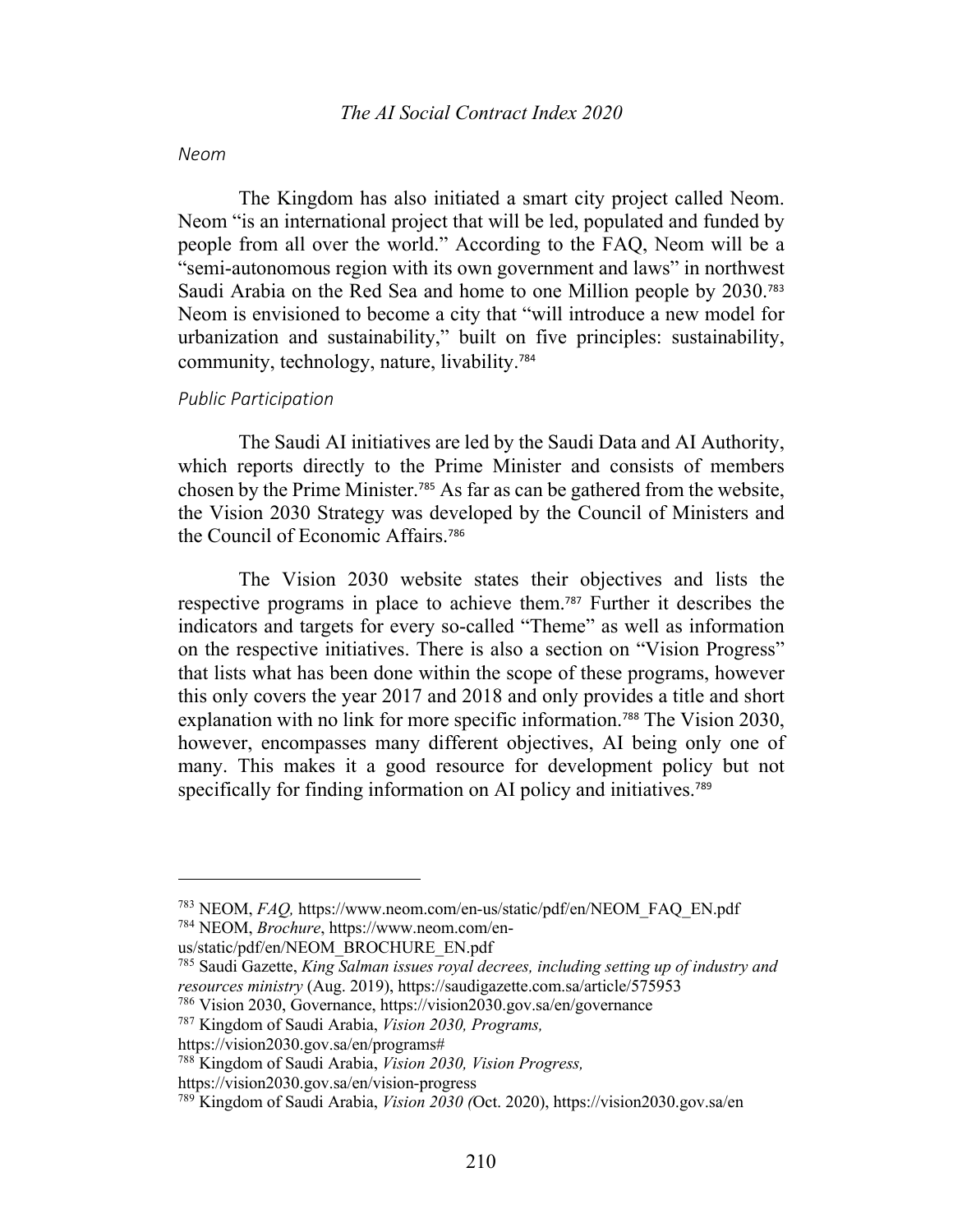Further, the SDAIA provides a digitized version of the strategy report. There is an email address under "Contact Us", however no feedback or input form, nor is it encourage or mentioned anywhere on the website.<sup>790</sup>

The Global AI Summit also provided important opportunities for individuals and organizations to express their views on AI policy.

#### *G-20 Meetings*

Saudi Arabia hosted the G-20 Digital Economy Ministers Meeting in June 2020. AI policy was a focal point of the discussions. The Digital Economy Task Force released a new report on the implementation of the OECD AI Principles.<sup>791</sup> The key agenda items selected by the Saudi government were: "Empowering People, by creating the conditions in which all people – especially women and youth – can live, work and thrive"; "Safeguarding the Planet, by fostering collective efforts to protect our global commons"; and "Shaping New Frontiers, by adopting long-term and bold strategies to share benefits of innovation and technological advancement."792793

In November 2020, Saudi Arabia hosted the G20 Ministerial meeting in Riyadh. There was controversy surrounding the event as many human rights organizations protested the decision to allow the Kingdom to host the G20 meeting. Still, there was progress on fundamental rights associated with AI and digital technologies. The G20 Leaders in Riyadh stated, "We will continue to promote multi-stakeholder discussions to advance innovation and a human-centered approach to Artificial Intelligence (AI), taking note of the Examples of National Policies to Advance the G20 AI Principles. We welcome both the G20 Smart Mobility Practices, as a contribution to the well-being and resilience of smart cities

<sup>790</sup> Kingdom of Saudi Arabia, *National Strategy for Data and AI,* https://ai.sa/indexen.html

<sup>791</sup> OECD G20 Digital Economy Task Force, *Examples of AI National Policies* (2020), https://www.mcit.gov.sa/sites/default/files/examples-of-ai-national-policies.pdf

<sup>792</sup> SDG Knowledge Hub, *G20 Digital Economy Ministers Meeting,* July 2020, https://sdg.iisd.org/events/g20-digital-economy-ministers-meeting/

<sup>793</sup> G20 Saudi Arabia, https://g20.org/en/Pages/home.aspx. [Editorial note: At the time of publication we found that the materials from the G20 summit that were available shortly after the Summit concluded, including the Leaders Declaration, were no longer available at the G20 website. Fortunately, copies of these documents are archived and available at the Internet Archive, https://web.archive.org]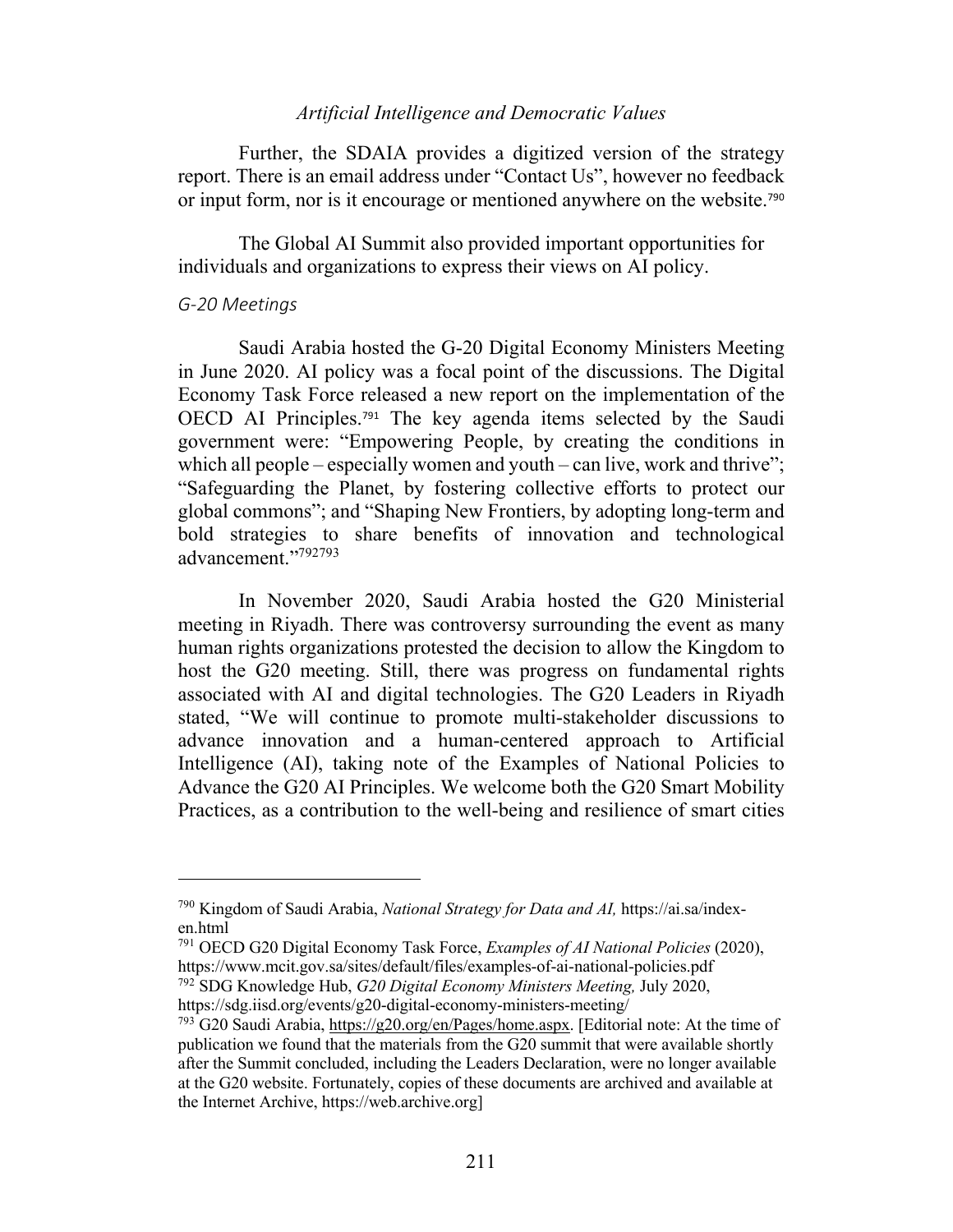and communities, and the G20 Roadmap toward a Common Framework for Measuring the Digital Economy."<sup>794</sup>

On Digital Economy, the G20 said "We acknowledge that universal, secure, and affordable connectivity, is a fundamental enabler for the digital economy as well as a catalyst for inclusive growth, innovation and sustainable development. We acknowledge the importance of data free flow with trust and cross-border data flows." The G20 Declaration further said, "We support fostering an open, fair, and non-discriminatory environment, and protecting and empowering consumers, while addressing the challenges related to privacy, data protection, intellectual property rights, and security."

#### *AI Oversight*

The Saudi Data and Artificial Intelligence Authority (SDAIA) was established by a royal decree in 2019.<sup>795</sup> The SDAIA is directly linked to the Prime Minister and will be governed by a board of directors chaired by the Deputy Prime Minister.

The KSA Human Rights Commission was founded in 2005 and "has full independence in the exercise of its tasks for which it was established and stipulated in its organization." The Commissions states that it "aims to protect and promote human rights in accordance with standards International human rights in all fields, raising awareness of them and contributing to ensuring that this is implemented in light of the provisions of Islamic Sharia."<sup>796</sup>

#### *Data Protection*

The Kingdom of Saudi Arabia does not yet have a specific national data protection legislation.<sup>797</sup> There are, however, "privacy-related concepts

<sup>794</sup> G20 Riyadh Summit, *Leaders Declaration* (Nov. 21-22, 2020),

https://g20.org/en/media/Documents/G20%20Riyadh%20Summit%20Leaders%20Declar ation\_EN.pdf

<sup>795</sup> Arab News, *King Salman issues royal decrees, including creation of industry and resources ministry* (Aug. 30, 2019), https://www.arabnews.com/node/1547546/saudiarabia

<sup>796</sup> Kingdom of Saudi Arabia, *Human Rights Commission,* https://hrc.gov.sa/enus/aboutHRC/AboutHRC/Pages/HRCvision.aspx.

<sup>797</sup> OneTrust DataGuidance, *Key Takeaways: Data Privacy in the Middle East* (June 2020), https://www.dataguidance.com/opinion/key-takeaways-data-privacy-middle-east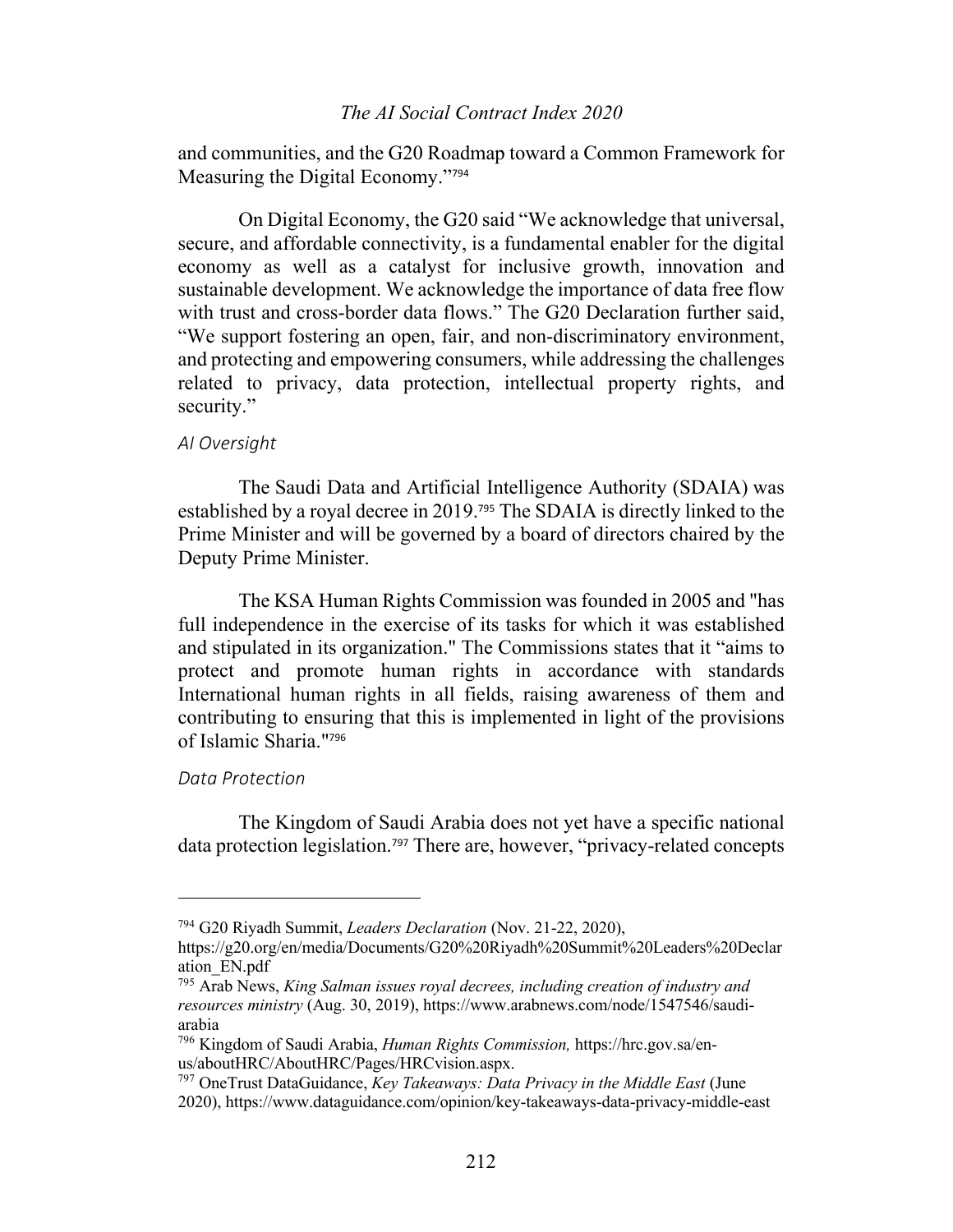legislation, including Shari'ah principles against the invasion of privacy or disclosure of secrets." Further, "sectoral regulations contain data protection obligations regarding organisations working in telecommunication, IT/cloud services, healthcare and financial services industries."<sup>798799</sup>

As noted above, the National AI Strategy proposes strong rules for data protection. "This initiative requires a strong regulatory framework to provide high standards in terms of data protection and privacy, in line with our ethical approach to developing our data sector. Doing this would define the framework through which government and private organizations will be able to benefit from the opportunities provided by data. The regulatory framework will include specifications on data collection, classification, sharing, open data policy and freedom of information."<sup>800</sup> The Strategy also notes that "NDMO is developing a number of regulatory frameworks including topics such as data privacy and freedom of information."

According to PWC, the E-Commerce Law of 2019 "focuses on regulating e-commerce business practices requiring increased transparency and consumer protection, with the goal of enhancing trust in online transactions. The law also contains provisions aimed at protecting the personal data of e-commerce customers. Specifically, the law specifies that service providers will be responsible for protecting the personal data of customers in their possession or 'under their control.' 'Control' in a data protection context exists where an organisation can make decisions concerning that personal data, such as why to collect it in the first place, what to do with it, how long to keep it, and who to share it with. A service provider may still have 'control' of personal data where it passes the data on to a third party as part of an outsourcing or other arrangement."<sup>801</sup> The KSA E-Commerce Law also prohibits service providers from using customers' personal data for 'unlicensed or unauthorised' purposes, and

<sup>798</sup> OneTrust DataGuidance, *Saudi Arabia Data Protection Overview* (Nov. 2019), https://www.dataguidance.com/notes/saudi-arabia-data-protection-overview

<sup>799</sup> DLA Piper, *Data Protection Laws of the World, Saudi Arabia* (Jan. 2019), https://www.dlapiperdataprotection.com/index.html?t=law&c=SA

<sup>800</sup> SDAIA, *National Strategy for Data & AI: Realizing our best tomorrow* (Oct. 2020), https://ai.sa/Brochure\_NSDAI\_Summit%20version\_EN.pdf

<sup>801</sup> PWC, *Saudi Arabia Data Privacy Landscape* (Nov 2019),

https://www.pwc.com/m1/en/services/tax/me-tax-legal-news/2019/saudi-arabia-dataprivacy-landscape-ksa.html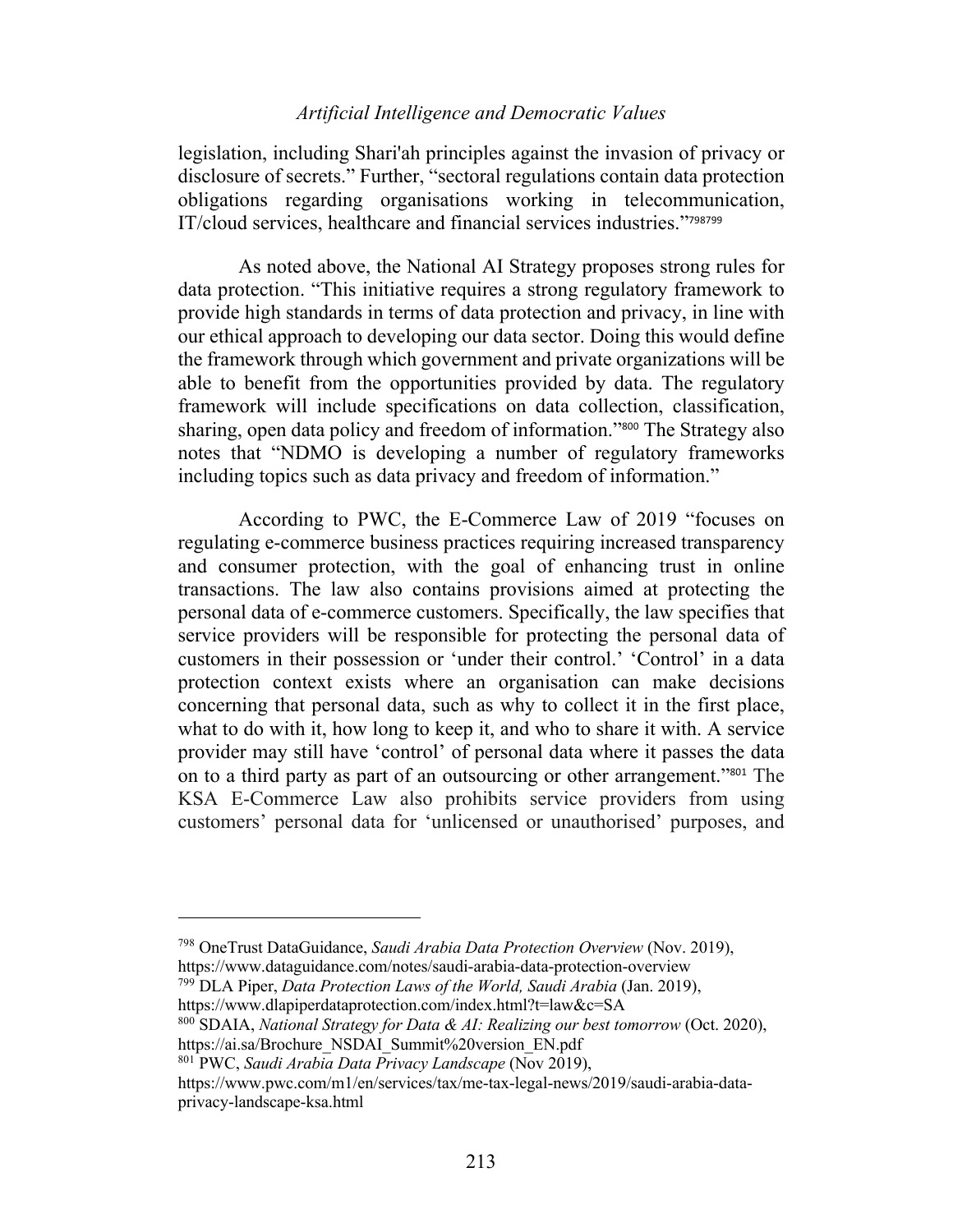from disclosing personal data to third parties without the customer's consent.

#### *Data Governance*

Further, in October 2020, the SDAIA, published National Data Governance Interim Regulations. The regulations cover five topics: "data classification by public entities, protection of personal data, data sharing between public entities, freedom of information requests, and open data. Much of the document, including the regulation on the protection of personal data, draws significantly from international regulations such as the EU's General Data Protection Regulation (GDPR)."<sup>802</sup>

#### *OECD/G20 AI Principles*

The Kingdom has endorsed the G20 AI Principles. Regarding implementation of the AI Principles, the OECD notes their National Center for AI (NCAI), the Saudi Data and AI Authority and highlights their work towards trustworthy AI in health.<sup>803</sup>

## *Human Rights*

Freedom House gives Saudi Arabia low marks for to civil liberties and political rights.<sup>804</sup> Due to its membership in the United Nations the Saudi Arabian Government (UDHR) has inherently committed to upholding human rights standards which include those laid out in the (UDHR).<sup>805</sup> However, Saudi Arabia was the sole abstainer on the Declaration among Muslim nations, stating that it violated Sharia law.<sup>806</sup>

Upon pressure from the American foreign policy advocacy group, Freedom Forward, the mayors of New York, London, Paris and Los

<sup>802</sup> Albright Stonebridge Group, *ASG Analysis: Saudi Arabia Publishes National Data Governance Interim Regulations* (Oct. 21, 2020),

https://www.albrightstonebridge.com/news/asg-analysis-saudi-arabia-publishes-nationaldata-governance-interim-regulations

<sup>803</sup> G20 Digital Economy Task Force, *Examples of National AI Policies* (2020),

https://www.mcit.gov.sa/sites/default/files/examples-of-ai-national-policies.pdf <sup>804</sup> Freedom House, *Freedom in the World 2020: Saudi Arabia (2020),* 

https://freedomhouse.org/country/saudi-arabia/freedom-world/2020

<sup>805</sup> Human Right Watch, International Human Rights Standards,

https://www.hrw.org/reports/1997/saudi/Saudi-07.htm

<sup>806</sup> Human Rights Watch, Saudi Arabia: Human Rights Developments, https://www.hrw.org/reports/1992/WR92/MEW2-02.htm